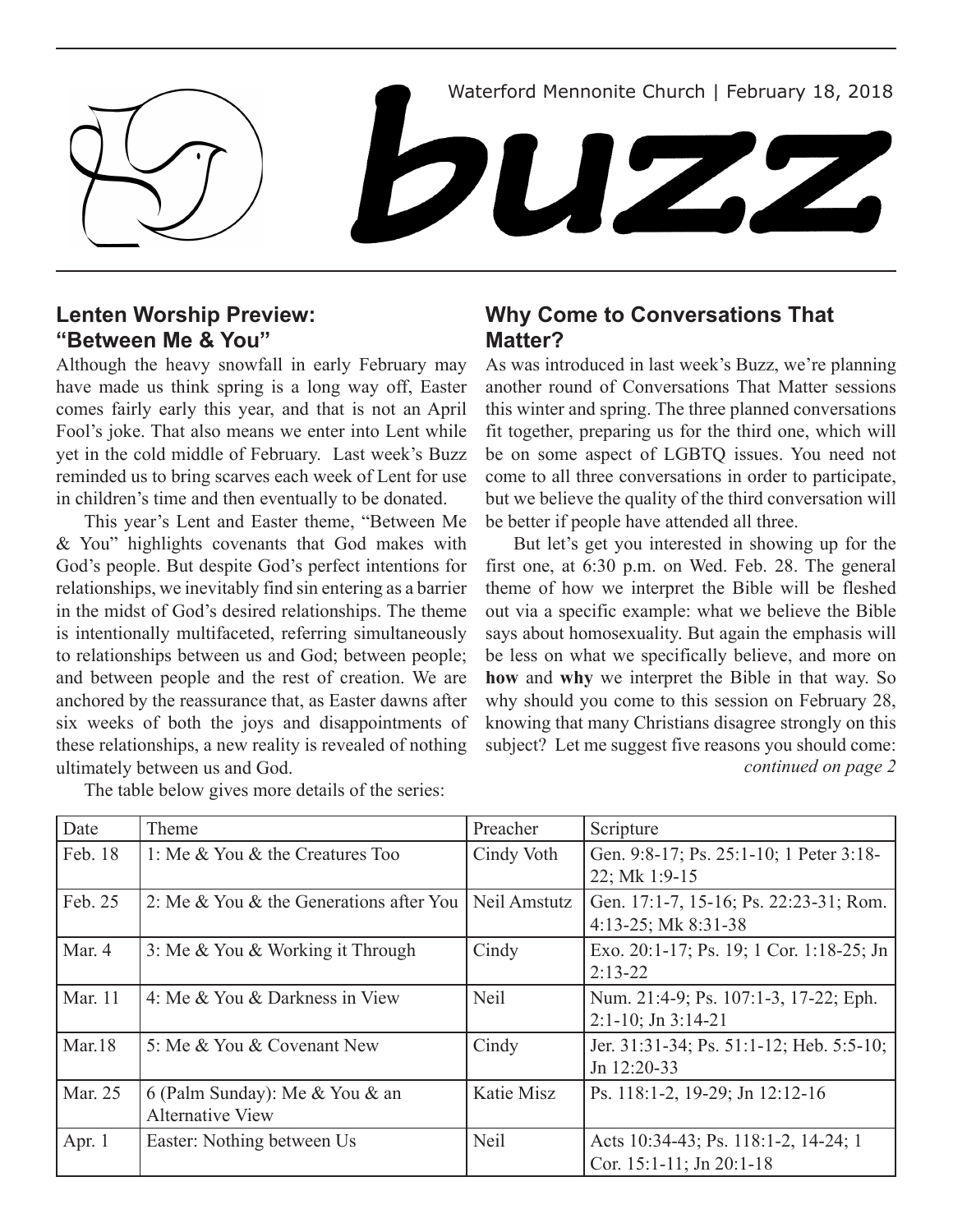- **• Because you want a chance to share what you believe.** Some of you have been waiting to have something like this discussion. Some of you are happy you'll finally get a chance to summarize your view of the Bible on this subject. In fact, most of us are honestly flattered when someone sincerely wants to know what we believe and why.
- **• Because you're curious what others believe.** For too long and for too many people, this may have felt like a taboo subject, so there are many people in church about whose beliefs you're curious. You may know what some of your friends and relatives believe, but what about other sisters and brothers in your own church? This session aims to give you a safe and respectful place for you to hear others' beliefs and for you to be heard.
- **• Because you feel like a minority voice.** If you have ever thought that most of Waterford thinks differently than you do, then there is a place for your voice here. No it's much stronger than that: there is a need for your voice here. Conversations That Matter is most productive with a diversity of viewpoints. I know for a fact we at WMC do not have unanimity on this subject. So you are depriving yourself and other church members of a growth opportunity in Christ if you stay away.
- **Because you're scared.** Yes, this is the most honest reason for not coming. How then could this be a reason to come? I'm not promising this will be easy. But what stands in the way of our own growth is usually something we fear. And it often takes some chance at a safer, easier way to face that fear, in order for us to risk doing what scares us. So here's the paradox: You know that talking about sensitive subjects at church scares you. That is precisely why you should come.
- **Because there's childcare.** Venture Club, JYF and MYF are already happening during the first two scheduled conversations. So if your child under third grade is why you're staying home, come on out and share in this experience. We're offering childcare at all three sessions this spring because we think it's that important.

*–Pastor Neil, for the CTM Group: Aaron Lehman, Rose Shetler, Christa Graber Kauffman, John Kaufman*

# *continued from page 1* **How Do YOU Support Developing Pastoral Leadership?**

Some of you might answer that question by pointing to Waterford's Mennonite Education Fund, including its generous support for students attending a Mennonite seminary. Others might point to our sabbaticals policy for pastors, which has benefitted several Waterford pastors over the years, myself included, and which will be put into use by Pastor Cindy this summer on her planned renewal leave. (More about that in future Buzz issues.)

I want to inform you of a new opportunity for encouraging pastors and strengthening their long-term leadership. Recently Everence has partnered with the Lily Foundation for a series of initiatives to provide practical financial assistance to pastors. One of these initiatives is a debt-reduction grant. Many pastors and spouses arrive at their churches carrying significant educational debt. This grant, continuing into spring 2018, provides a total of \$6,000 to qualifying pastors toward repaying educational loans: \$3,000 from the pastor's congregation and a matching \$3,000 of Lily funds through Everence.

Pastor Katie Misz has applied and qualifies for this program, so **Ministry Leadership Council invites members of the Waterford congregation to contribute toward this \$3,000 goal.** This is not merely a "love offering" of personal support for Katie and JE. In addition to being "good stewardship" for Waterford to take advantage of matching money for debt reduction, this is also a concrete gesture of standing behind the formation and calling of pastors for our churches, which is ultimately the aim of this grant in the first place. Your participation in this program furthers this aim.

So we invite your contributions to this fund by March 30 if at all possible. Checks should be made out to Waterford Mennonite Church, with "Pastor Debt Reduction" on the subject line. Please take note of two important aspects of meeting this goal:

- Because these funds provide a personal benefit to an individual, remember that contributions are NOT tax-deductible.
- If we exceed this \$3,000 goal, additional funds raised will also go to Katie and JE.

As you, the people of Waterford, have demonstrated generous support for your pastors in the past, so we now seek your tangible support that would strengthen the long-term ministry possibilities for Katie and JE here among us. Thank you.

*–Pastor Neil, for Ministry Leadership Council*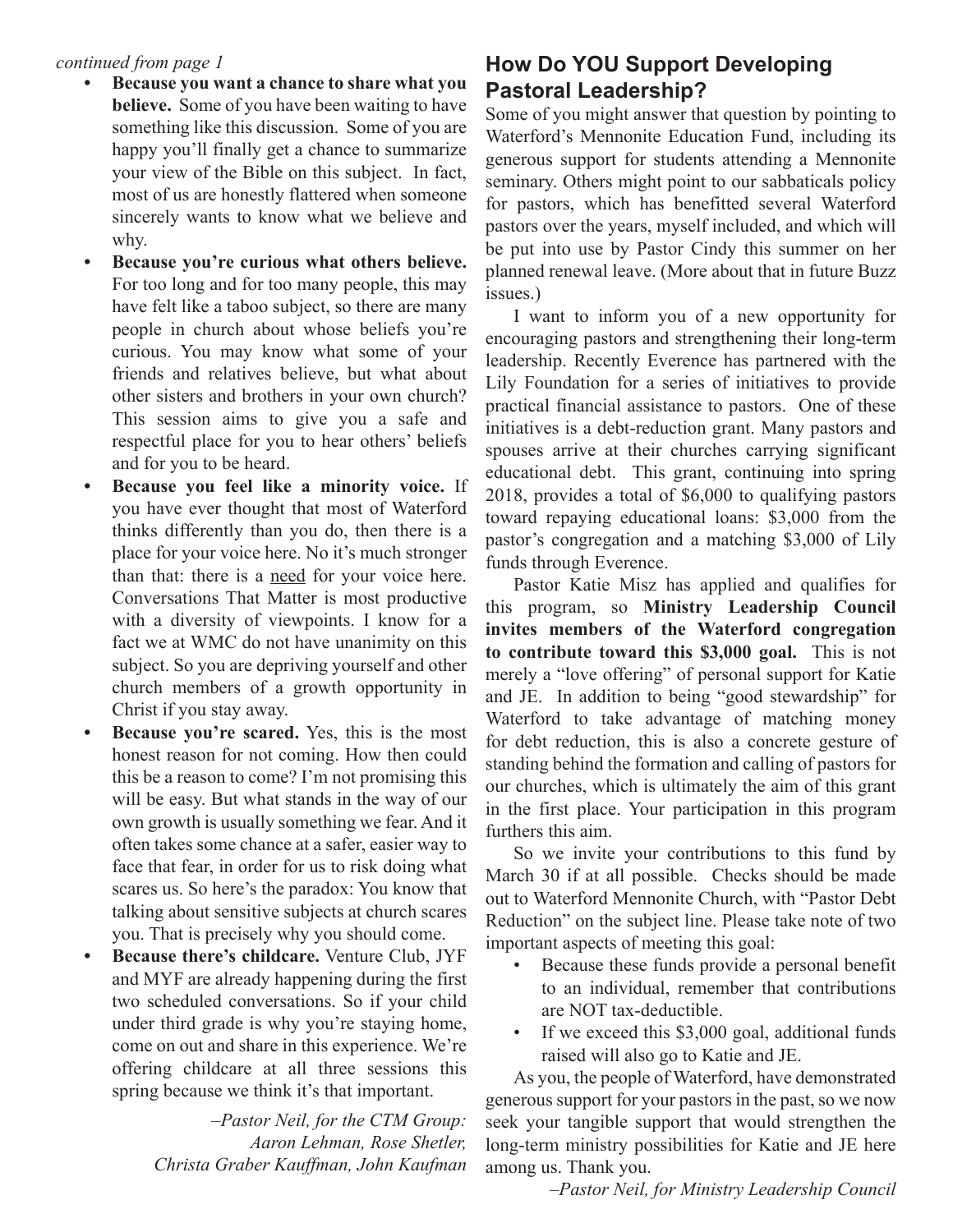### **Deepening Relationships in Open Spaces**

"I am claustrophobic. Words are inadequate to describe the sense of feeling closed in which results in changes in heartrate, breathing, and level of anxiety. When feeling claustrophobic I inevitably begin thinking: 'I just need more oxygen, higher ceilings, less noise, and yes please, more open space!'" This was the opening paragraph of the application I submitted for a Lilly Sabbatical Renewal Grant. The narrative continues to describe a deep desire for wide open spaces to be able to intentionally tend my significant relationships with God, self, others, and all of creation. My life, as well as yours, is surrounded by relationships and the calling to faithfully tend them as a person of God. So the renewal leave theme is: *Deeping Relationships in Open Spaces*.

My renewal leave will be from June 4 to September 9, 2018. With the gift of receiving a Lilly Grant I will experience lots of new open spaces in God's amazing creation! Throughout the time away I will have space and time for solitude retreat days, trips with my husband Luke, a 24-day family trip out west (which includes time with both sets of grandparents), overnight trips to Chicago with each of our children, and a long weekend away with my best friend Aimee Weishaupt. These open spaces will include the National Parks of the Grand Canyon, Olympic, Glacier, Yellowstone, Badlands, Black Hills, and Mount Rushmore. The leave will also include museums and sightseeing in Chicago and Seattle, as well as exploring the State Park on Mackinac Island. My time away will conclude with a trip with Luke to Tahiti and the French Polynesian Islands in the South Pacific which will create lots of open space for hiking, biking, and kayaking.

While my family and I will be dwelling within this theme, various planning groups have discerned the ways the congregation will also be incorporating this theme into your life together to help create a shared formational experience. Here at WMC there will be a summer worship series in June and July that focuses on healthy relationships and ways to strengthen relationships with God, self, others, and all of creation. Within the renewal theme, as well as living into our new directional statement, there will be a variety of intergenerational opportunities to get to know others within our faith community. This will include monthly fellowship activities, as well as an exciting joint nurture hour gathering as the adult classes will rotate in meeting with the children and youth during June and July (There are no preparations…just come together in

the fellowship hall as three hosts will lead the group through various get to know you activities. Come excited to get to know others in our faith community! More info coming soon!)

In addition, we desire to create new open retreat spaces in our sanctuaries. The physical sanctuary will be accessible every Wednesday to be used as personal retreat space and prayer guides will be provided. In addition, a walking prayer route will be created throughout our wetlands to be accessed seven days a week during daylight hours, also with weather-proofed prayer stations. As we embark on this new journey, each person in the congregation will receive a new journal with guided contemplative and active prompts to guide our reflections throughout the renewal leave. Then we will regather on September 16 for a fall picnic where we will be able to share some of our reflections with each other.

The Lilly Grant will also cover a 0.3 FTE Interim Pastor during my leave. It is a joy to share that Mariah Martin has joyfully accepted our invitation to return this summer. Last summer we got to know Mariah as she completed an internship at WMC through Anabaptist Mennonite Biblical Seminary.

Early in April we will have another Buzz article which will provide detailed information for the various activities for the congregation (including dates for all of the events). On behalf of the pastoral team I invite the congregation to join us in praying for this summer and for the open spaces we will enter as we intentionally tend to our significant relationships with God, self, others, and all of creation.

*–Cindy Voth, Pastor of Community Life*

# **Corrections and Changes for the Directory**

Richard and Kathy Miller's address: 702 Emerson St.

Kirk Martin's new address (by Feb. 24): 1202 Westbrooke Ct Goshen, IN 46528-5065